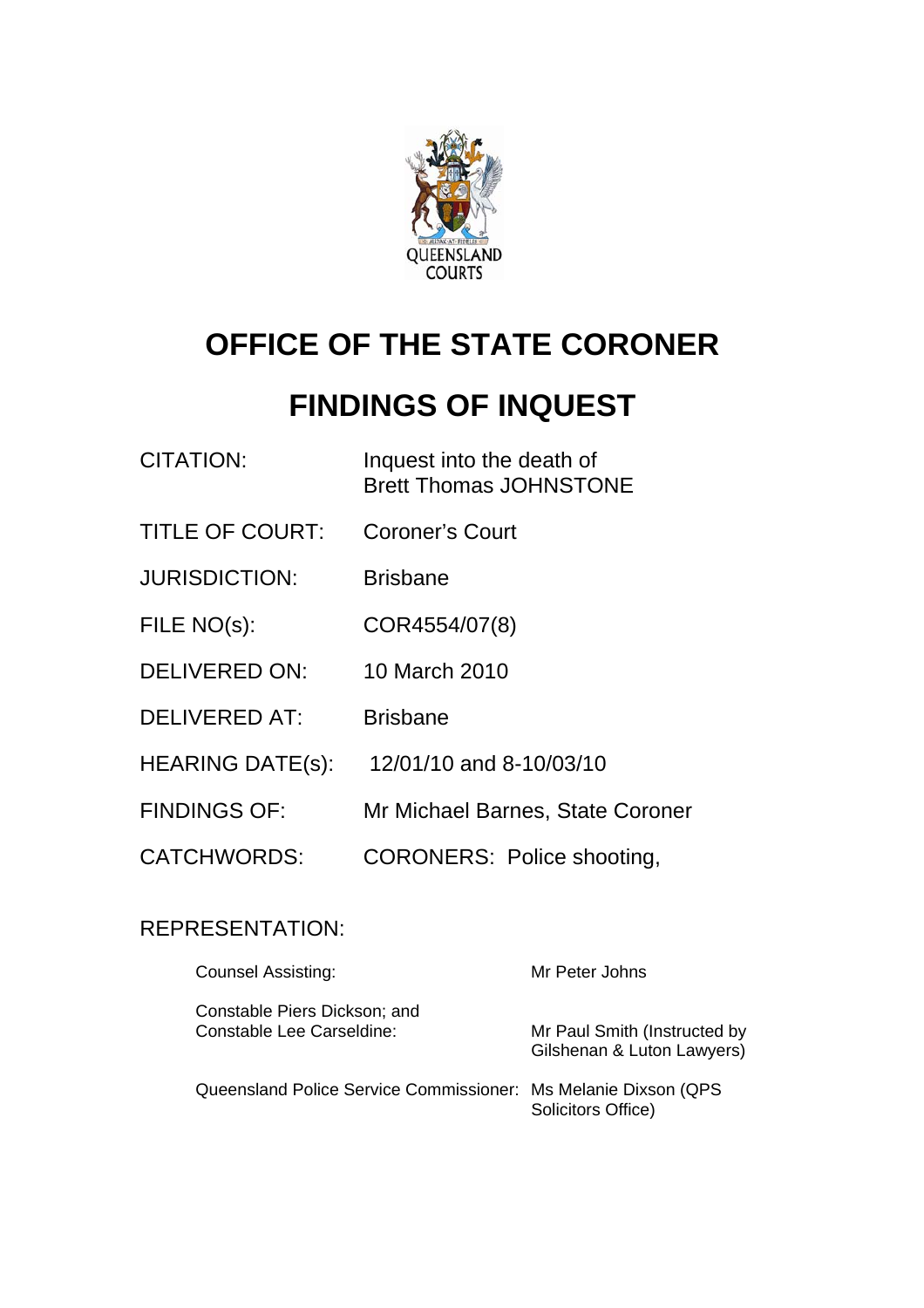### Table of contents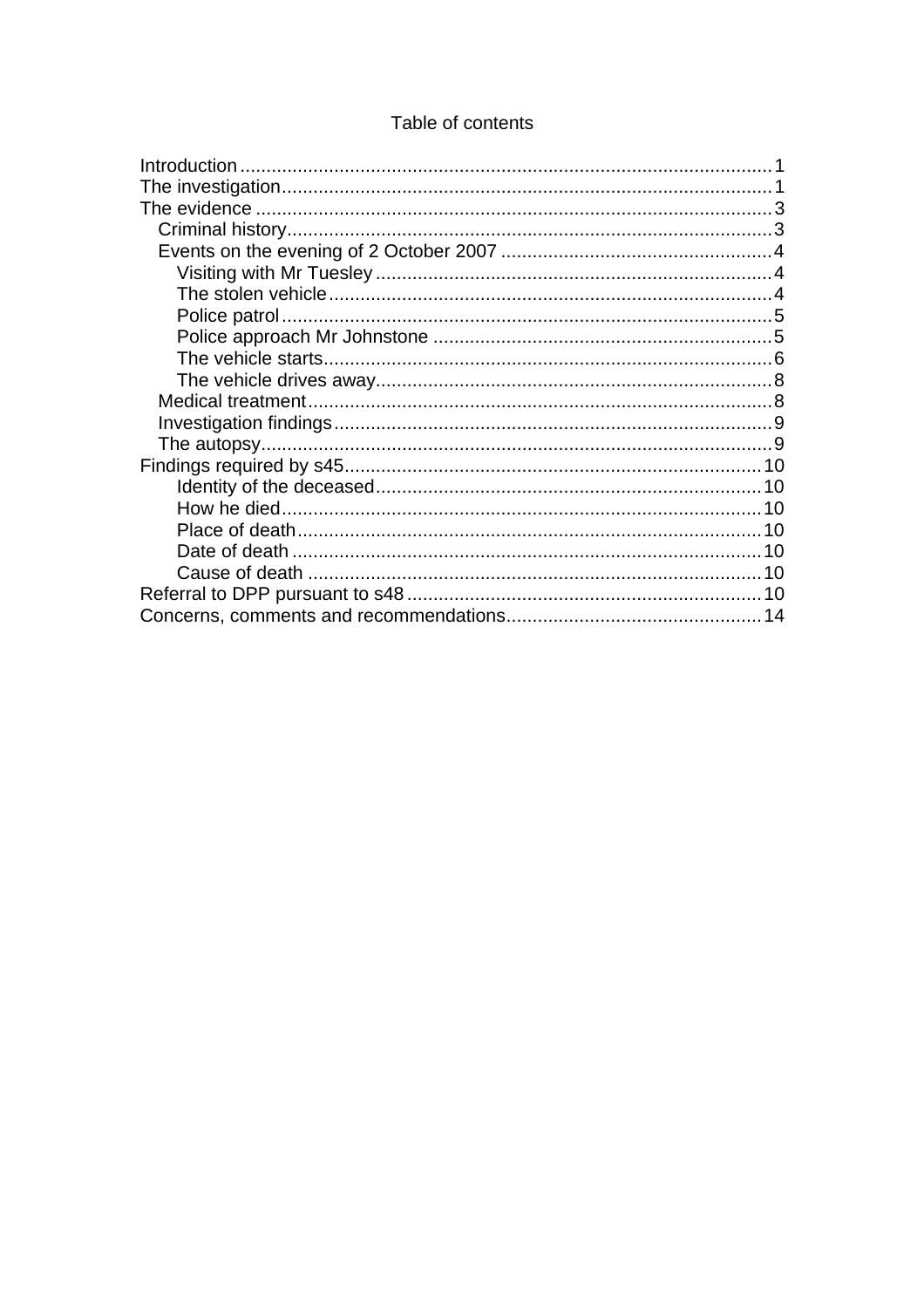<span id="page-2-0"></span>The *Coroners Act 2003* ('the Act') provides in s45 that inquest findings must be given to the family of the person who died, each of the persons or organizations granted leave to appear at the inquest and to various officials with responsibility for the justice system including the Attorney-General and the Minister for Police, Corrective Services and Emergency Services. These are my findings in relation to the death of Brett Thomas Johnstone. They will be distributed in accordance with the requirements of the Act and posted on the website of the Office of the State Coroner.

# **Introduction**

Late on the evening of 2 October 2007, Brett Johnstone was asleep in the driver's seat of a van parked in a cul-de-sac at Yeerongpilly when he was approached by two police officers. Minutes later, as he drove away in the van, ignoring police instructions to stop, he was stuck by a bullet fired by one of the officers. The projectile caused fatal injuries and Mr Johnstone died a short time later. He was 45 years of age.

At the time he was shot Mr Johnstone was attempting to avoid being taken into custody. The Act provides that in such circumstances an inquest into the death must be held.

This report:-

- Contains my findings as to the identity of the deceased person and when, where, and how he died and the medical cause of his death.
- Considers whether the police officers involved acted in accordance with the Queensland Police Service (QPS) policies and procedures then in force.
- Considers whether the conduct of the officer who shot Mr Johnstone should be referred to the DPP pursuant to s48 of the Act for determination of whether a criminal charge should be preferred.

# **The investigation**

As can be readily appreciated, whenever a death is connected with police action it is essential the matter be thoroughly investigated to allay any suspicions that inappropriate action by the officers may have contributed to the death. The family and friends of the deceased person are entitled to expect a thorough investigation and an account of how the death occurred. It is also desirable that the general public be fully apprised of the circumstances of the death so they can be assured the actions of the officers has been appropriately scrutinised. The police officers involved also have a right to have an independent assessment made of their actions so there can in future be no suggestion there has been any "cover up" of inappropriate action.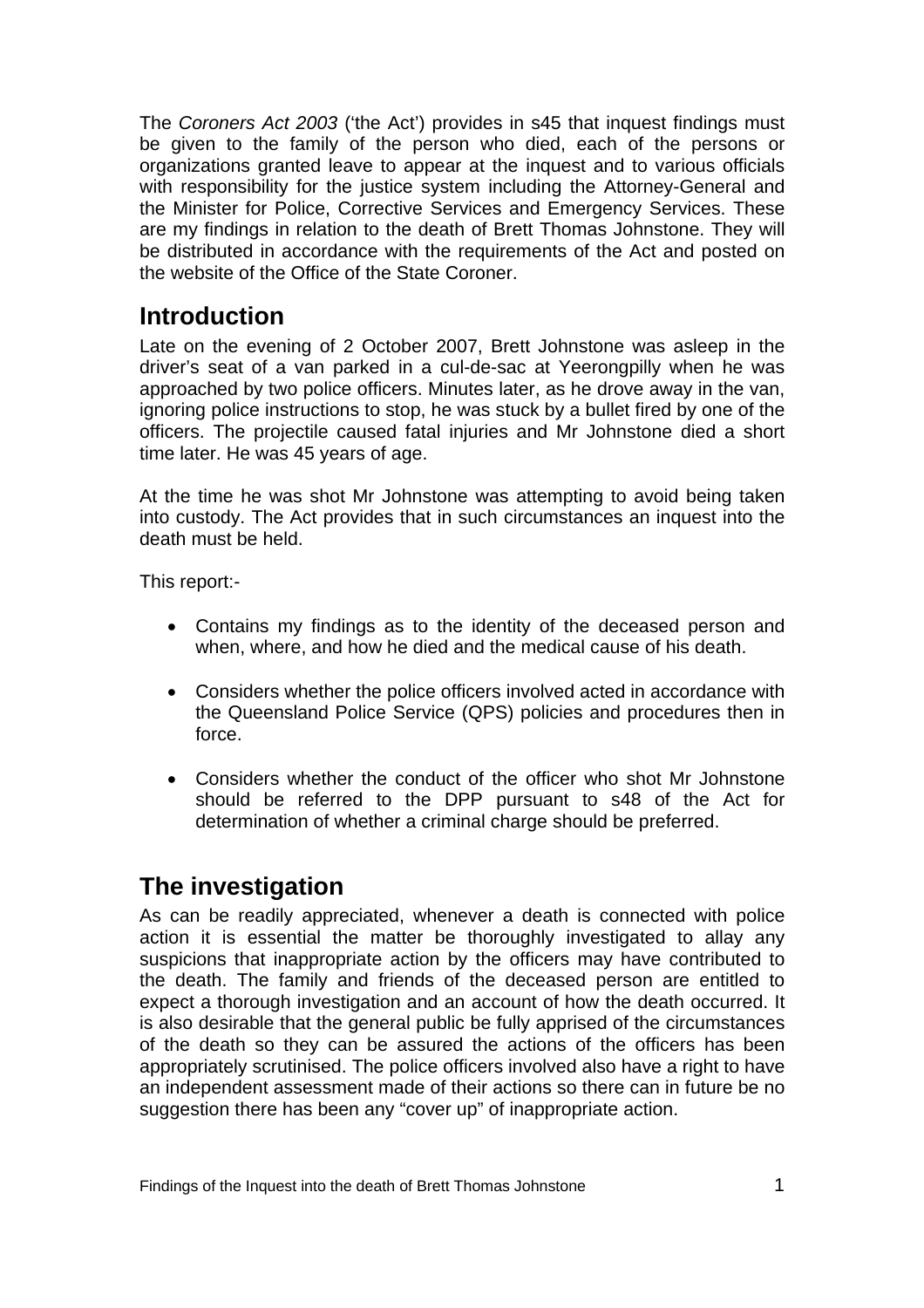The investigation of this matter was conducted by the QPS Ethical Standards Command and a detailed report was prepared by Senior Sergeant Robert Campbell.

The scene of the shooting in O'Loan Street, Yeerongpilly and the site at which Mr Johnstone's vehicle, and body, ultimately came to rest in Grosvenor Street, Yeerongpilly were treated as crime scenes and a log of events kept through the ensuing hours. The District Duty Officer and Regional Duty Officer attended the scene shortly after the incident and oversaw initial investigations. Investigators from the QPS Ethical Standards Command arrived at the scene shortly after midnight.

Door knocks of the local area were conducted immediately and the Regional Forensic Service Coordinator arranged for scientific and forensic officers to attend the two scenes. A detailed forensic examination of the vehicle, its contents and the surrounding areas was then conducted. A detailed map of relevant geographical points and of the location of potential exhibits was compiled. An extensive set of photographs of the scene and all potential points of interest were taken on the evening and the following morning.

The two officers involved were isolated from the crime scene as soon as practicable and their accoutrements taken from them. Breath and urine samples were taken from both officers and analysed.

ESC investigators conducted extensive interviews and video re-enactments with both of the officers involved. Records of interview or statements were obtained from all police officers having any connection to the incident; a number of civilian witnesses who heard aspects of the incident; persons who had been in contact with Mr Johnstone earlier in the day; and Mr Johnstone's family members.

A QPS ballistics expert examined the service issued firearms of the two officers along with the firearm located in the vehicle being driven by Mr Johnstone. The same expert also examined the damage, apparently caused by a projectile, on the driver's side of that vehicle. The same area of the vehicle was tested for the presence of gunshot residue. Fingerprint and biological examinations were conducted on items found in the vehicle, cigarette butts found in O'Loan St and a black handled knife found in that location.

Senior Sergeant Campbell accessed a large amount of documentation relating to police intelligence and prior dealings with Mr Johnstone. Hospital and QAS records relating to the medical treatment afforded to Mr Johnstone and to one of the officers involved, Constable Dickson, were accessed.

Mr Johnstone's body was identified by fingerprint analysis; the fingerprints from the body being found by an expert QPS analyst to match those held on QPS records for Brett Thomas Johnstone.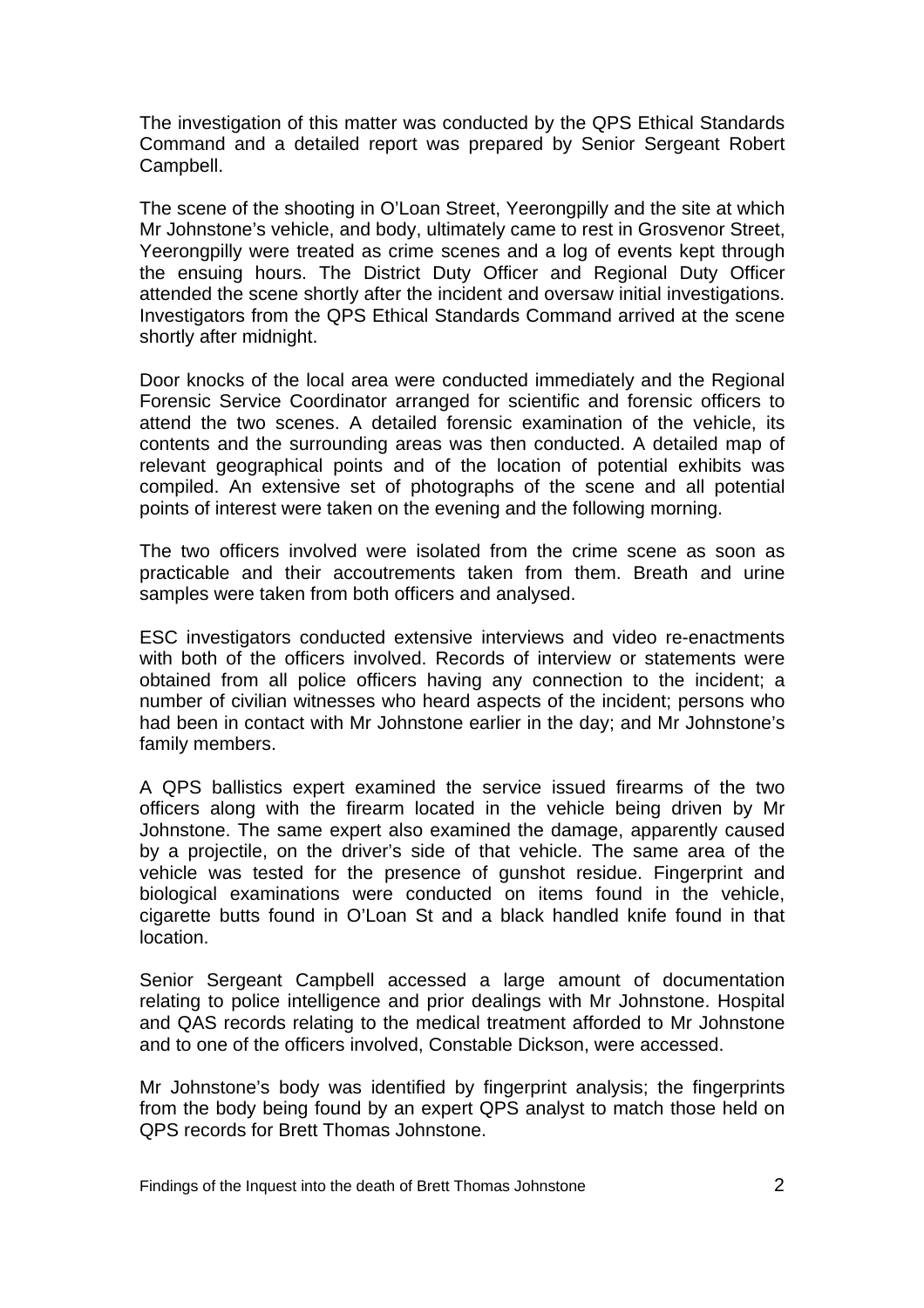<span id="page-4-0"></span>An autopsy examination was conducted later that day by an experienced pathologist, Dr Beng Ong, during which blood and urine samples were taken from the deceased and subsequently analysed.

I am satisfied that this matter has been thoroughly and professionally investigated and that all relevant sources of information have been accessed and analysed. I thank Senior Sergeant Campbell for his considerable efforts in compiling a detailed and well set out brief of evidence.

# **The evidence**

I turn now to the evidence. I have not summarised all of the information contained in the exhibits and transcript but I consider it appropriate to record in these reasons the evidence I believe is necessary to understand the findings I have made

### *Social history*

Brett Thomas Johnstone was born in Darlinghurst, New South Wales on 6 March 1963. He spent his early years living with his parents at Cabramatta and attended Sacred Heart and Patrician Brothers Colleges, ultimately leaving school in Grade 9. Mr Johnstone remained living with his grandmother at Hurtsville when his parents and younger siblings moved to Nowra for work purposes.

It appears that during this period he started to use drugs, in particular heroin, and this led to increasingly serious involvement in criminal activities. He remained close to his family by visiting them in Nowra and later arranging to be transferred to the Queensland Prison system from New South Wales to be closer to his mother who had moved to the Gold Coast in 1998. Prior to this he had suffered the loss of his younger sister Trudy and later, in 2003, the death of his father.

After his release from prison in 2007, Mr Johnstone made a number of efforts to overcome his heroin addiction. He attended a clinic and sought heroin substitution therapy from a general practitioner. These efforts failed however, and it is apparent that at the time of his death he was again engaging in polydrug abuse. This had numerous deleterious effects: it drove him to commit crimes to fund his drug habit; it brought him into contact with professional criminals; and it seems likely that he was suffering from paranoia and/or drug induced psychosis in the months leading up to his death.

Mr Johnstone is survived by his mother Beverley and his younger brother Shane who maintained contact with him up until his death and by whom he is sadly missed.

## *Criminal history*

During the course of his life Mr Johnstone spent, in total, 18 years in jail. In broad terms it is fair to summarise the offences giving rise to this period of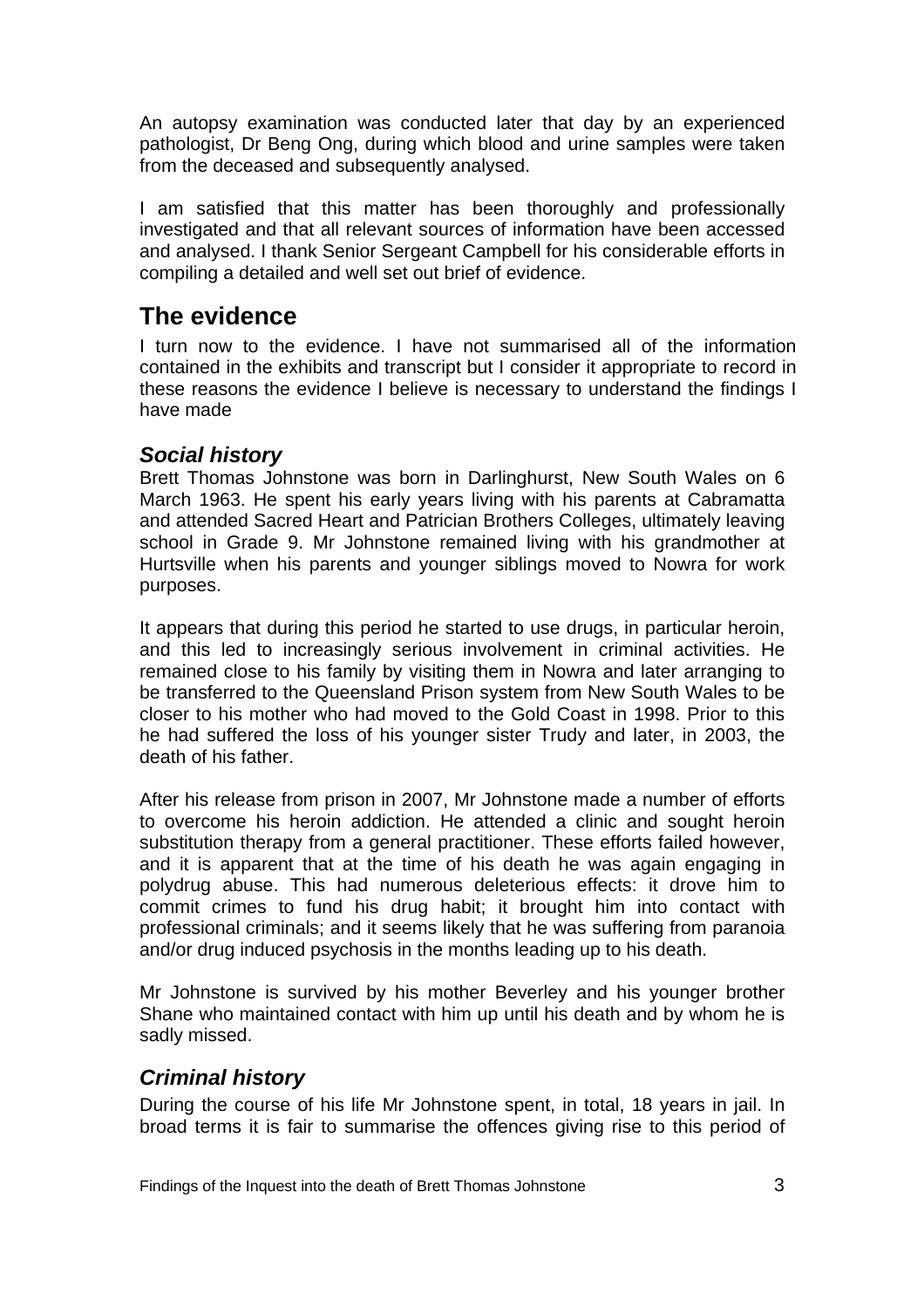<span id="page-5-0"></span>imprisonment as being those commonly associated with long term heroin use and an ongoing association with an outlaw motorcycle gang.

At the time of his death, Mr Johnstone was the subject of an outstanding *Bail*  Act warrant issued after he failed to appear in court at Ipswich on a charge of assaulting a police officer. He was recorded on QPS computer records as being a suspect for or wanted for questioning in relation to a number of alleged offences occurring subsequent to his last release from prison in April 2007.

I have no doubt that when he was approached by police officers on the evening of 2 October 2007 Mr Johnstone knew that he would be taken into custody if they were to become aware of his identity and/or that the car he was in was stolen. He would have been well aware that should this have occurred the prospects of him avoiding a further period of imprisonment would have been negligible. Accordingly, I am satisfied that Mr Johnstone died while trying to avoid being taken into custody which pursuant to section 10(1) of the Act means his was a "death in custody".

### *Events on the evening of 2 October 2007*

#### **Visiting with Mr Tuesley**

Early on the evening of 2 October 2007 Mr Johnstone arrived at the home of Anthony Tuesley with whom he had become friends while both were in prison some years earlier. It appears Mr Johnstone had travelled to Brisbane to, amongst other things, meet a female friend. It was his intention to drive back to his normal place of residence on the Gold Coast that evening but he required a rest before doing so.

He had dinner with Mr Tuesley along with Mr Tuesley's partner and parents at Mr Tuesley's home, located on the coroner of Park Road and O'Loan Street at Yeerongpilly. All of those persons say that Mr Johnstone was visibly tired to the point that they describe him as being "out of it" or "wasted" and being unable to sensibly acknowledge or respond to questions or comments. It seems clear he was affected by illicit drugs.

Although offered a bed for the night, Mr Johnstone insisted on returning to the Gold Coast saying that he just needed to have a brief rest. He left the house but Mr Tuesley found him asleep in the car a short time later. Mr Tuesley suggested that if he was going to sleep in his vehicle, he should move it from the busier Park Road into O'Loan Street.

#### **The stolen vehicle**

Mr Tuesley told investigators that some weeks prior he had discussed with Mr Johnstone the habit of some traders at the Rocklea Fruit Market to leave keys in their unlocked vehicles of an evening. He says that Mr Johnstone later attended his residence in a white van which he presumed had been taken from the Rocklea markets as a result of their conversation.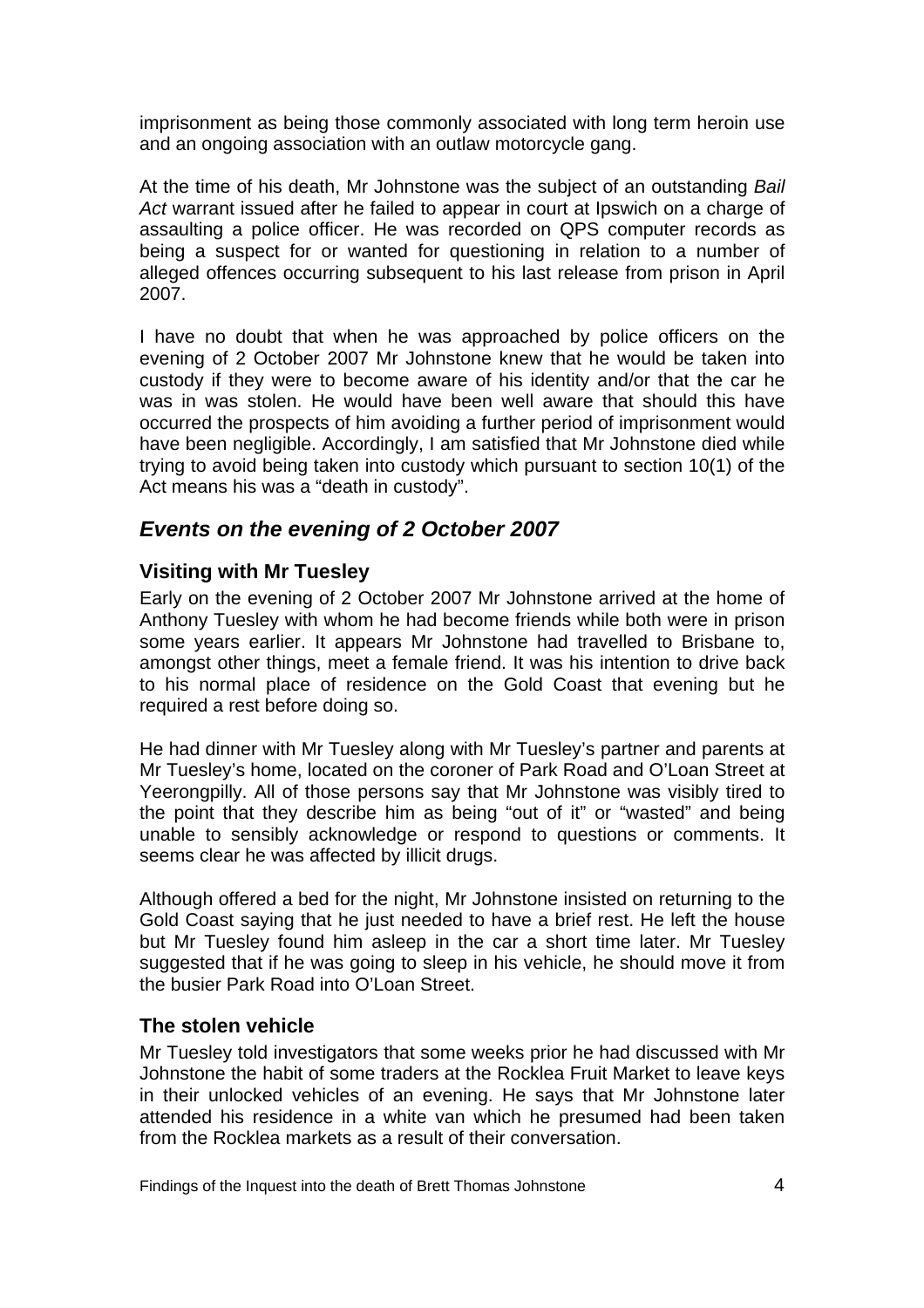<span id="page-6-0"></span>On the evening of his death Mr Johnstone was driving a white Toyota Hiace, registration 678 JNG. On 18 September 2007 that vehicle had been reported stolen after it had been left outside the owner's place of business at Rocklea, as was normal practice, unlocked and with the keys inside to enable employees access at early hours of the morning. CCTV footage showed that the van had been stolen at 4:31am that morning but it did not enable the thief to be identified.

Cameron Walker resides in Park Road, Yeerongpilly. On the evening of 2 October 2007 he parked his employer's White Renault van registration 633 JWB outside his home. He approached police on that evening after seeing the activity associated with Mr Johnstone's death and then discovering that the registration plates on his employer's vehicle had been replaced with registration plates reading 678 JNG.

#### **Police patrol**

Constables Piers Dickson and Lee Carseldine, then both attached to Moorooka police station, were performing duty together on a 4.00pm to midnight shift on the evening of 2 October 2007. There were performing patrols of Moorooka and Oxley based on information provided to them on Intelligence Drive Patrol (IDP) sheets provided by the Station Intelligence Officer. At 10:45pm they were patrolling Park Road at Yeerongpilly and paying particular attention to a residence at the corner of Park Road and O'Loan Street because illicit drug activity had previously been detected around and associated with Mr Tuesley. Indeed Constable Dickson had dealt with a drug related matter outside that residence on his shift the previous evening.

Park Road at this point has an approximately north-south alignment. O'Loan Street extends east from Park Road and culminates in a cul-de-sac.

On driving past the intersection with O'Loan Street Constable Dickson noticed the Toyota Hiace van parked in O'Loan Street in what he considered an unusual manner. It was parked near the end of the cul-de-sac with its rear adjacent to the gutter and with its front pointing in a southerly direction towards the centre of the circle. Constable Dickson executed a u-turn and drove into O'Loan Street. He brought the vehicle to a halt approximately 3 to 4 metres from the van. The police vehicle was facing in an easterly direction, adjacent to the northern footpath where the straight section of the street met the circular cul-de-sac. He left the police car's headlights on so they illuminated the driver's side of the van which was parked at a 90 degree angle to the police car. The cul-de-sac was otherwise well lit with a street light adjacent to the vehicles.

#### **Police approach Mr Johnstone**

As the officers approached the van they observed the single occupant to be asleep and leaning slightly forward in the driver's seat. After Constable Carseldine tapped on the window, Mr Johnstone awoke and entered into what Constable Carseldine recalls as being a relaxed conversation. Mr Johnstone

Findings of the Inquest into the death of Brett Thomas Johnstone **5**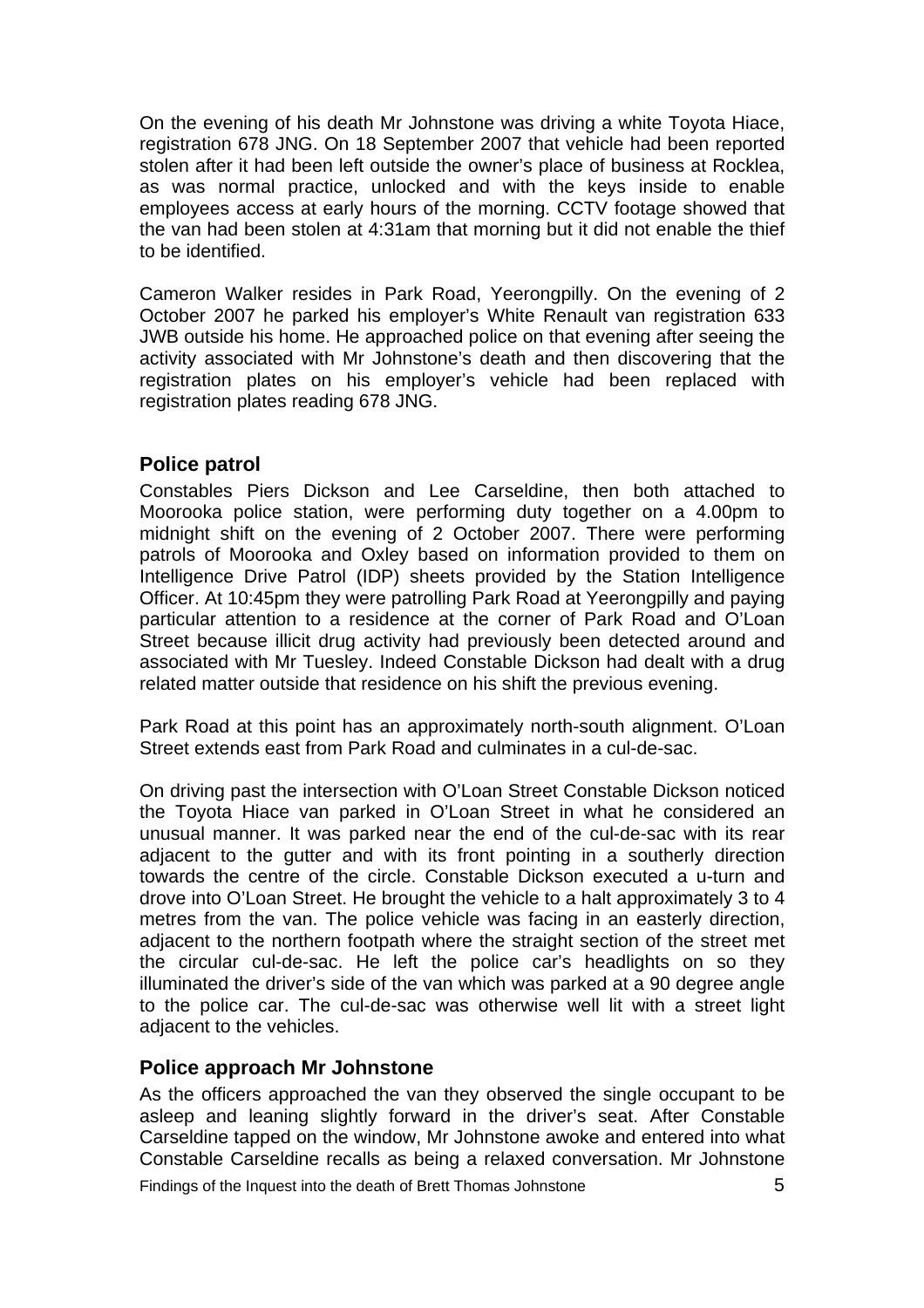<span id="page-7-0"></span>related some of his movements from earlier in the evening and confirmed that he had been visiting Mr Tuesley. He denied having any identification on him and, when asked his name, date of birth and address, gave details relating to his brother Shane.

Constable Dickson advised Mr Johnstone that he intended conducting a vehicle check. As it seemed Mr Johnstone was speaking in a slurred manner, he asked Constable Carseldine to conduct a breath test. Constable Dickson says he was surprised when the breath test returned a negative result for alcohol and says he formed the view that Mr Johnstone may have been affected by drugs - a suspicion later borne out by the autopsy results.

Constable Dickson said he then moved to a position 4 to 5 metres in front of the vehicle, towards the centre of the cul-de-sac, to conduct a vehicle registration check. He was informed by the QPS radio operator that the registration plate details corresponded to a Renault van. Constable Dickson then obtained Constable Carseldine's notebook with a view to relaying the details given by Mr Johnstone for the purposes of a name check. As he did this he noticed that the registration details on the windscreen label of the van were different to those on the plates. Constable Dickson returned to a point around 2 to 3 metres directly in front of the van and asked the radio operator to conduct a check on the name Shane William Johnstone and on the registration number 678 JNG; being the correct registration for the Toyota Hiace as shown on the windscreen label.

#### **The vehicle starts**

Constable Carseldine had joined Constable Dickson at the front of the van to inquire as to the results of the vehicle checks, although they have different memories as to who was closer to the driver's side of the van: Constable Carseldine recalls he was on his partner's right while that officer has it the other way around. As they waited for the radio operator to respond they heard the ignition of the van being turned on and the engine start. Both officers say they heard or saw the driver mumbling or muttering just before he did this but neither could hear what he said.

Constable Dickson's first reaction was to tell Constable Carseldine to, "*Get the keys"*. Constable Carseldine ran towards the driver's door but before he could take further action the van's engine roared to near maximum revolutions and the van lurched forward with a squeal of spinning wheels. As the vehicle began to move Constable Dickson shouted forcefully and repeatedly for Mr Johnstone to, "*Turn the fucking car off*!" or words to that effect. A neighbour who heard the commotion gave evidence she heard a male voice shout a threat to kill. She assumed the threat was made by the driver of the vehicle but she is clearly mistaken. It is likely she heard Constable Dickson issuing the instructions to Constable Carseldine.

The two officers, the only surviving eyewitnesses to these events, agree that the van accelerated at a high rate from its initial standing position, "*faster than I imagined it could*," according to officer Dickson.

Findings of the Inquest into the death of Brett Thomas Johnstone 6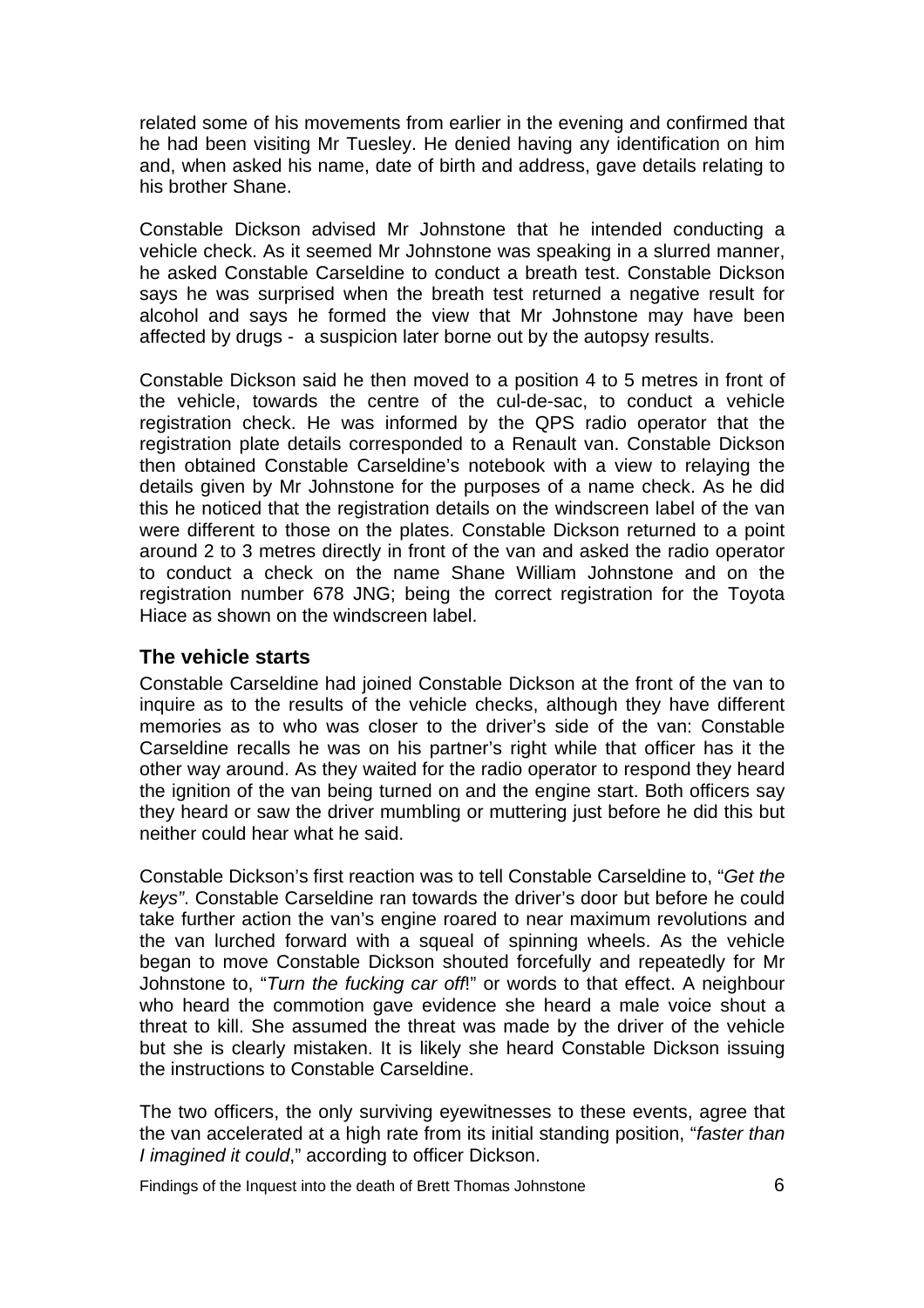Constable Dickson says that as the van moved forward, he moved quickly to his left, in the same direction as Constable Carseldine.

In the account given during his directed interview and again at the inquest, Constable Dickson stated that as the van set off he had a very clear view of Mr Johnstone. He recalls Mr Johnstone looking directly at him and as he moved to his left, he distinctly recalls seeing Mr Johnstone move the steering wheel so as to direct the van towards him. It became apparent to Constable Dickson over this very short period of time that his continued movement perpendicular to the direction the van had initially been facing was not going to be sufficient to avoid him being hit. He says that he believed Mr Johnstone was intending to hit him with the van and that he was in imminent danger of being seriously injured or killed. Expanding on this in his interview, Constable Dickson stated he also held fears for the safety of Constable Carseldine, although he acknowledged not being sure of where Constable Carseldine in fact was at the point that the van set off.

I am of the view the actions of Mr Johnstone were equally consistent with his attempting to get away from the officers. Being in a cul-de-sac, his only escape route was to his right, down O'Loan Street. That of course does not obviate the danger he posed to the officers. As Constable Dickson was initially in front of and facing the van and then moved further to his left, his movement put him directly in the van's line of travel. However, it is easy to see why the officer felt the driver was deliberately trying to hit him.

When interviewed Constable Dickson said he did not recall exactly when he removed his Glock handgun from its holster but recalled having it in his hand prior to the vehicle reaching him. In evidence in these proceedings he was less sure and conceded it may have been after the collision.

Constable Dickson's fear of being struck by the van proved well founded. He says despite his efforts to remove himself from the vehicle's path, its right front corner made contact with his right leg, thigh and lower ribs, pushing him in its direction of travel and spinning him side on. He says that he was able to maintain balance by pushing away from the vehicle using his left hand.

Constable Dickson considered he was still in mortal danger as he could see the front wheel of the van pointing directly at him - a vision he continues to recall with horror. He therefore bought his gun to approximately rib height, and fired at Mr Johnstone. He fired two shots in quick succession after he had been struck by the van. Various witness corroborate that the shots came one immediately after the other, with estimates of a second between them.

The first shot went through the driver's window and struck Mr Johnstone in the tenth rib on his right side. The second penetrated the sliding side door of the van, just behind the B pillar and travelled forward into that pillar.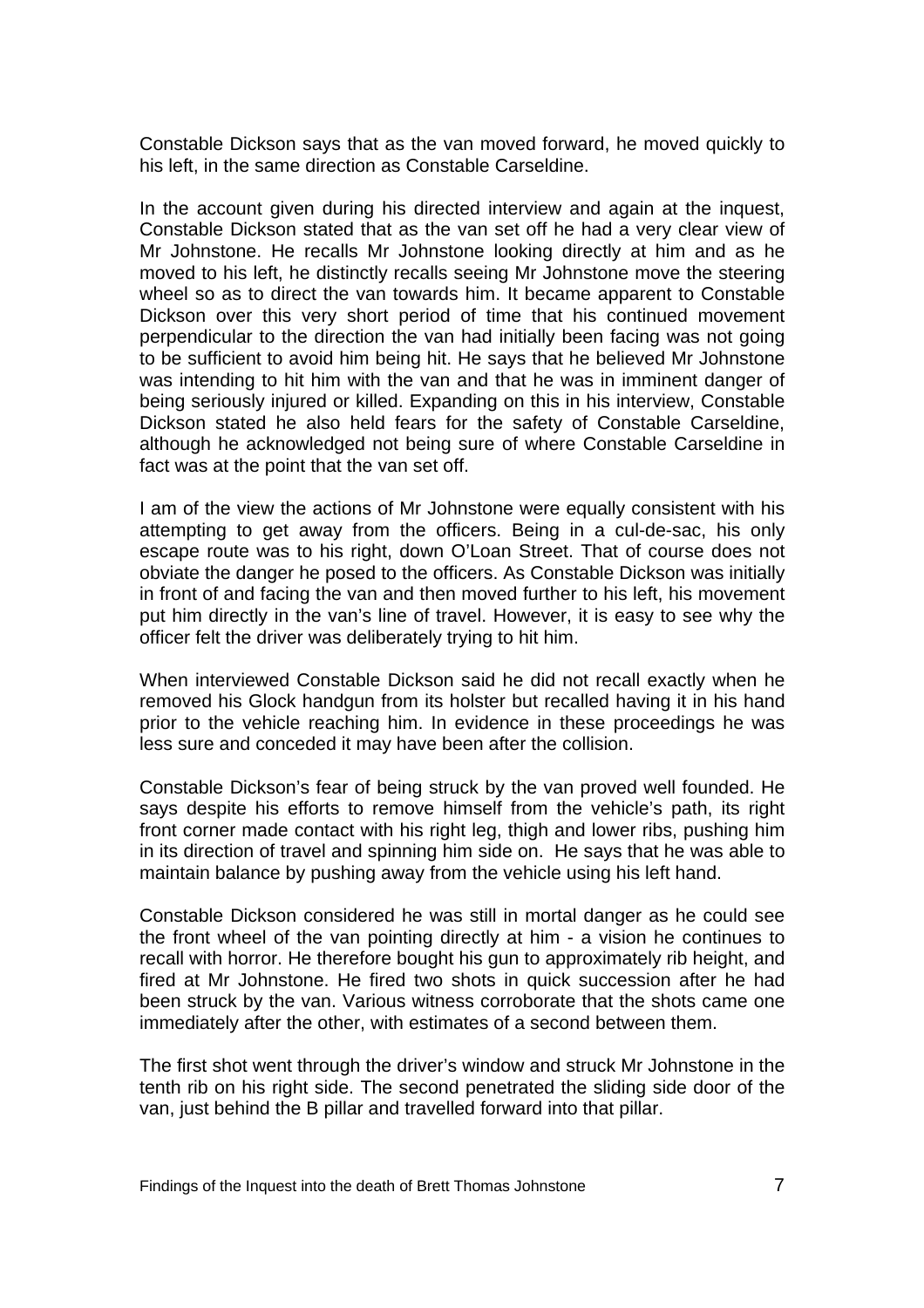<span id="page-9-0"></span>In his interview with investigators two days after the incident Constable Dickson said he fired the first shot when the driver's side window of the van had drawn level with his position. In evidence he placed himself further forward; adjacent to the van's front bumper bar. He recalled that due to the forward movement of the van, he was a short distance to the rear of the driver's side window when he fired the second shot.

Constable Carseldine had a limited recollection of Constable Dickson's movements during these relevant few seconds. After moving from in front of the vehicle with a view to grabbing the keys he does not recall focussing on Constable Dickson until the van had passed him and he heard two shots. He spun around and saw Constable Dickson, close to the passing van, holding his firearm in his right hand as the vehicle moved off.

#### **The vehicle drives away**

Despite being fatally wounded, Mr Johnstone managed to manoeuvre the van to the other end of O'Loan Street, through the intersection with Park Road and into the opposing Grosvenor Street. There, the van veered to the right, mounting the gutter and came to rest in the front yard of number 7 Grosvenor Street after crashing into a concrete house stump.

Constables Dickson and Carseldine, having already notified police communications of the shooting, located the vehicle very shortly after it had come to rest. The officers, with their weapons drawn, approached the vehicle. They observed Mr Johnstone to be lying to his left over the passenger side seat, clearly unconscious with blood visible on his right hand side. Constable Dickson dragged Mr Johnstone through the passenger side door onto the grass and called for Constable Carseldine to bring a first aid kit from the police vehicle. Constable Carseldine updated police communications on the situation and asked for the QAS to be summoned. Constable Dickson recalls feeling a faint pulse from Mr Johnstone before first aid was taken over by other officers arriving at the scene.

### *Medical treatment*

Queensland Ambulance records show that they received a call from police communications at 11:00pm and arrived at the scene at 11:07pm. Mr Johnstone, by this time, had no pulse and his pupils were dilated. Manual ventilation and CPR were unsuccessful at which time the QAS officers intubated him and over the course of the next 15 minutes administered 3 doses of adrenalin. Ventilation with high flow oxygen and continued resuscitation attempts were unsuccessful and after CPR having been continued for a period of 32 minutes with no sign of change treatment was discontinued at 11:41pm. Mr Johnstone was transported to the QEII Hospital where a life extinct certificate was issued at 5:50am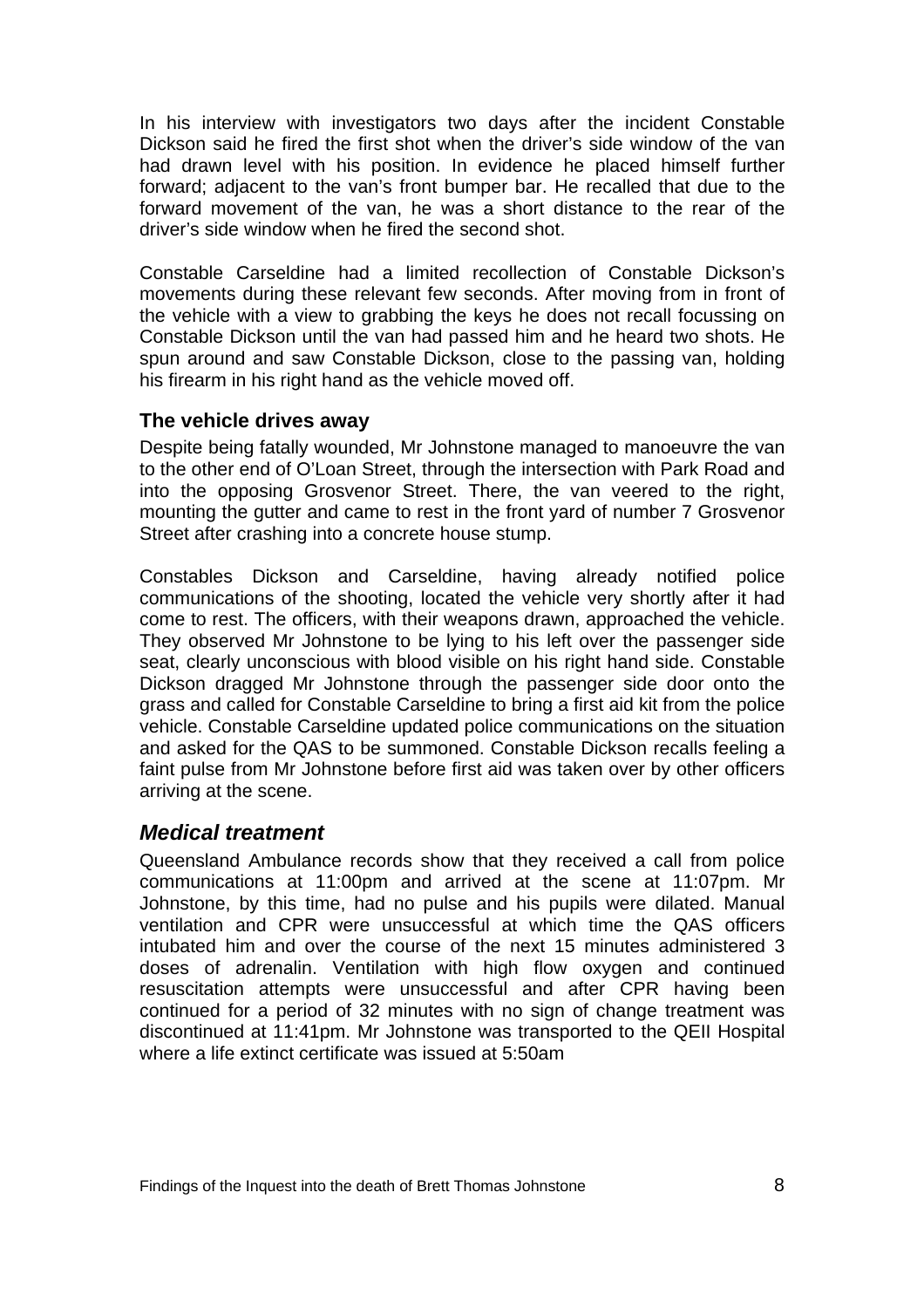## <span id="page-10-0"></span>*Investigation findings*

Analysis of the breath and urine samples taken from the two officers involved revealed nothing of significance.

Medical records obtained from the QAS and the Emergency Department at the Princess Alexandra Hospital in relation to Constable Dickson note the presence of a contusion to his right leg and right rib area.

Gun shot residue analysis of the van and the Mr Johnstone's shirt revealed the presence of residue suggestive of a weapon having been fired from 1 to 2 metres away.

Ballistics testing confirmed that the projectile located in Mr Johnstone's body had been fired by Constable Dickson's service issued Glock.

Analysis of the point of impact of the second projectile on the van showed that it was consistent with the relevant projectile travelling downwards from a point towards the rear of the vehicle towards the front of the vehicle. The vertical angle of the trajectory of the projectile in relation to the driver's side of the van was estimated to be 10-20 degrees and the horizontal angle was estimated to be 7-17 degrees. The projectile struck the forward edge of the van's sliding door approximately 124.5cm from the ground. The projectile was found to be lodged in the side of the van and ballistics analysis showed that it too had been fired by the service weapon issued to Constable Dickson.

From evidence given by a ballistics officer at the inquest, it is apparent the second shot was fired after the driver's compartment of the van was some distance past the shooter.

### *The autopsy*

Dr Beng Ong, an experienced forensic pathologist, performed an external and full internal autopsy on the body of Mr Johnstone on morning of 3 October 2007. The autopsy was observed by the Investigating and representatives of CSIU and the QPS Coronial Support Unit.

Mr Johnstone was found to have died from a single gunshot wound that entered the right side of the torso adjacent to the  $10<sup>th</sup>$  rib and was directed to the left in an upward direction with little anterior or posterior deviation. It perforated the liver, right thoracic cage, right lung, posterior mediastinum, left lung and left thoracic cage.

The trajectory of the shot supports the conclusion that the deceased was in a sitting position when shot, however the alignment of the torso could not be determined with certainty. The gunshot entry wound was situated 27.5 cm right of midline (anterior) and 39.5cm above the buttock. The projectile was found in the left axillary tissue.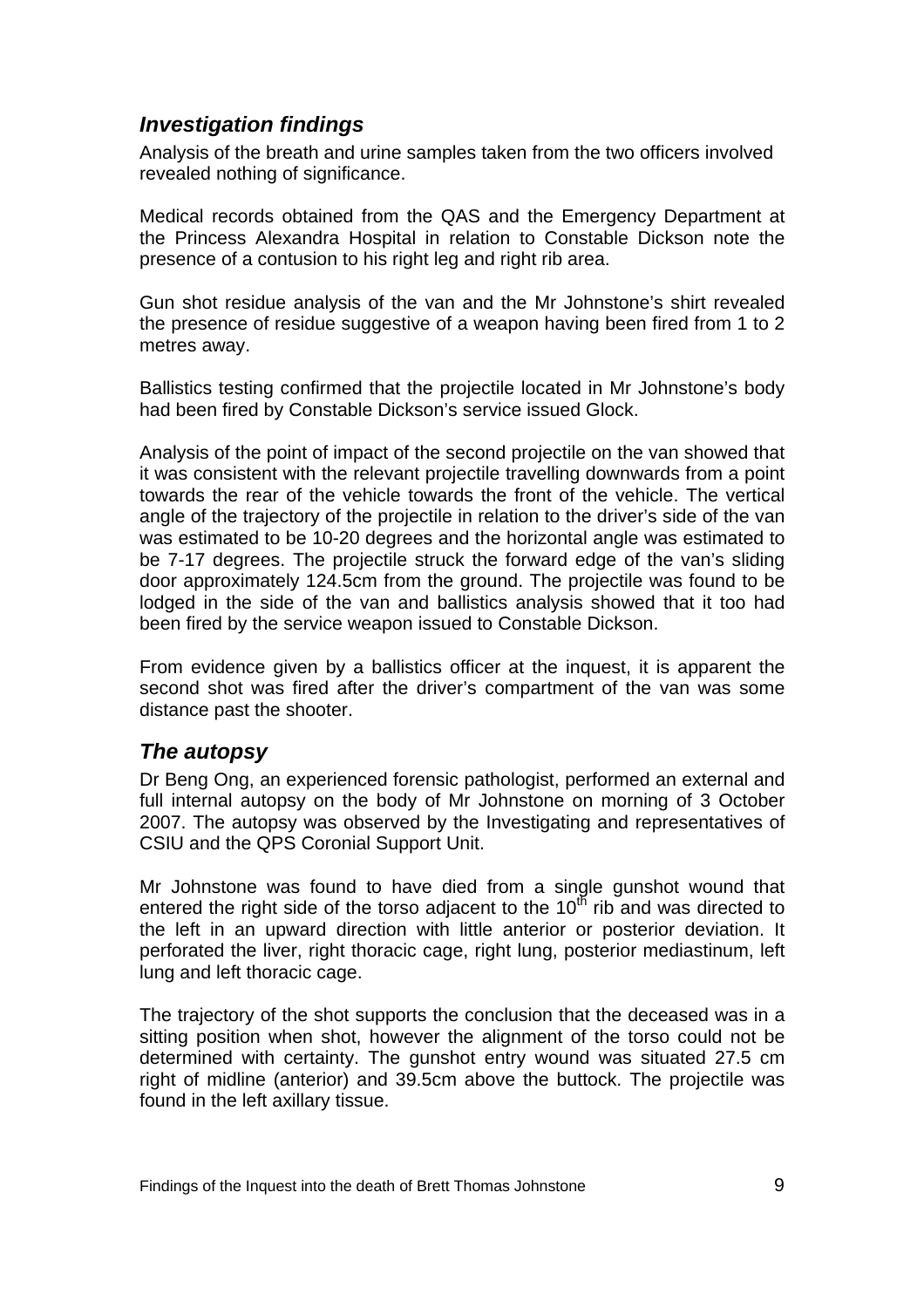<span id="page-11-0"></span>The injuries were severe but would not have caused immediate incapacitation. According to Dr Ong, it is likely to have taken at least a few seconds before Mr Johnstone became unconscious and at least a minute or more before death.

Needle or "track marks" were present on both forearms. Histology was performed on one of the needle marks to determine whether this was due to self-administration. Results indicated that it had occurred some hours earlier. Toxicology results detected numerous drugs. Morphine and methylamphetamine were detected in high concentrations. The detection of 6 monoacetyl morphine indicated that the morphine present was probably derived from heroin. This is consistent with recent needle marks being the sites of administration of heroin. It is likely Mr Johnstone was affected by drugs at the time of his death.

# **Findings required by s45**

I am required to find, as far as is possible, the medical cause of death, who the deceased person was, when, where and how he came to die. As a result of considering all of the material contained in the exhibits and the evidence given at the inquest I am able to make the following findings.

**Identity of the deceased** – The dead man was Brett Thomas Johnstone

| How he died $-$ | Mr Johnstone died as a result of being shot<br>by a police officer while he was attempting to<br>avoid being detained. The vehicle Mr<br>Johnston was driving struck the officer<br>causing him to fear for his safety and<br>prompting the officer to fire two shots, one of<br>which hit Mr Johnstone in the chest. |
|-----------------|-----------------------------------------------------------------------------------------------------------------------------------------------------------------------------------------------------------------------------------------------------------------------------------------------------------------------|
|                 |                                                                                                                                                                                                                                                                                                                       |

**Place of death** – **He died in Yeerongpilly in Queensland** 

**Date of death** – He died on 2 October 2007

**Cause of death** – The medical cause of death was gunshot wound to the chest.

# **Referral to DPP pursuant to s48**

The Coroners Act, in s48, requires a coroner who, as a result of information obtained while investigating a death, "*reasonably suspects a person has committed an offence"* to give the information to the appropriate prosecuting authority. However, when determining whether such a referral is to be made, a coroner is not to have regard to evidence given after a witness has claimed that the answer to question may incriminate the witness and has been directed by the coroner to nevertheless answer.<sup>[1](#page-11-1)</sup>

  $1$  s48(1)

<span id="page-11-1"></span>Findings of the Inquest into the death of Brett Thomas Johnstone 10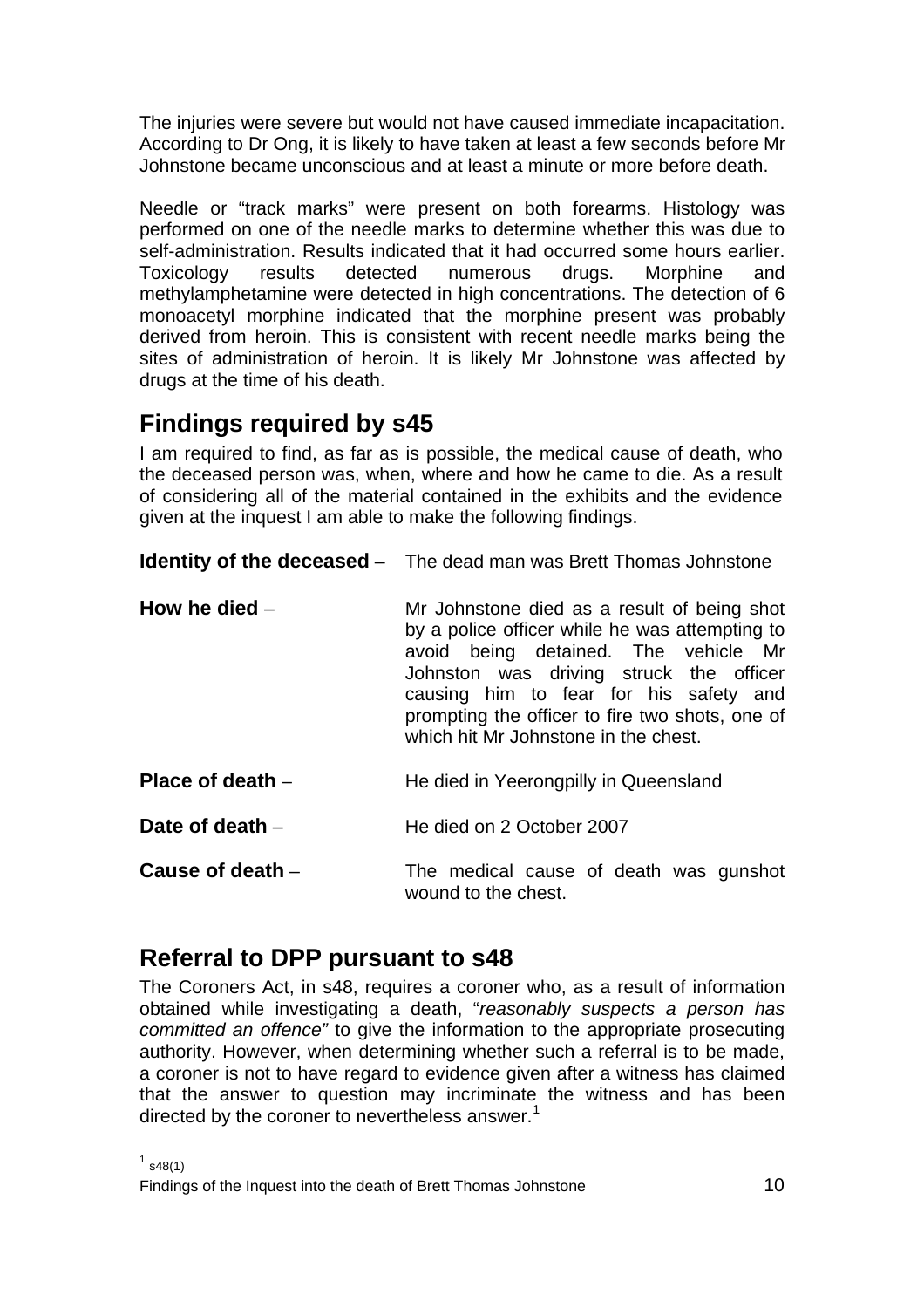I take "*committed an offence*" to mean that there is admissible evidence that could prove the necessary elements to the criminal standard. That would include the evidence necessary to rebut any defence reasonably raised by the evidence.

The use of the term "*reasonable suspicion*" is redolent of the test applied when a search warrant is sought. In that context it has been held that a suspicion is a state of mind less certain than a belief and to be reasonable it must be based on some evidence, but not necessarily well founded or factually correct and be a suspicion that a reasonable person acting without passion or prejudice might hold.<sup>[2](#page-12-0)</sup>

However, a search warrant is frequently sought when very little might be known about the circumstances of the suspected offence. In that context it is applied when there has been inadequate opportunity to allow the suspicion to gestate into a belief and authority is sought to take the steps that might enable that to occur. As a result, a relatively low level of certainty is needed to satisfy the test. It seems incongruous that a similar approach be taken when there has been an extensive investigation, and a public inquiry in which all relevant witnesses have given evidence under oath and have been cross examined, and world renowned experts have provided reports and also given oral evidence. In those circumstances there is little room for uncertainty and reliance on speculation or conjecture would seem unnecessary. The removal of doubt by the forensic process means that for a suspicion to be reasonable it must be well founded. $3$ 

I consider this potential anomaly can be overcome by construing the subsection as requiring a referral to the DPP only when the coroner considers it likely that the Crown could prove all of the elements of an offence.

Section 291 of the Criminal Code provides that it is unlawful to kill another person unless that killing is authorised, justified or excused by law.

Section 300 Criminal Code states that, *"Any person who unlawfully kills another person is guilty of a crime, which is called murder, or manslaughter, according to the circumstances of the case."* 

There are various definitions of murder provided by s.302 of the Code. Most relevantly to this case, s.302(1) provides that a person who unlawfully kills another person with the intention of causing the death or doing grievous bodily harm is guilty of the crime of murder.

Findings of the Inquest into the death of Brett Thomas Johnstone 11

<span id="page-12-0"></span><sup>2</sup> For a discussion of the authorities see Tonc K., Crawford C., & Smith D., *"Search and Seizure in Australia and New Zealand",* LBC, Sydney, 1996 at p68<br><sup>3</sup> An analogy: if a detective is told by a usually reliable informant that there is a gun in the glove box of a car, he might

<span id="page-12-1"></span>have a reasonable suspicion that is the case. However if he searches the glove box and finds none a suspicion to that effect would no longer be reasonable.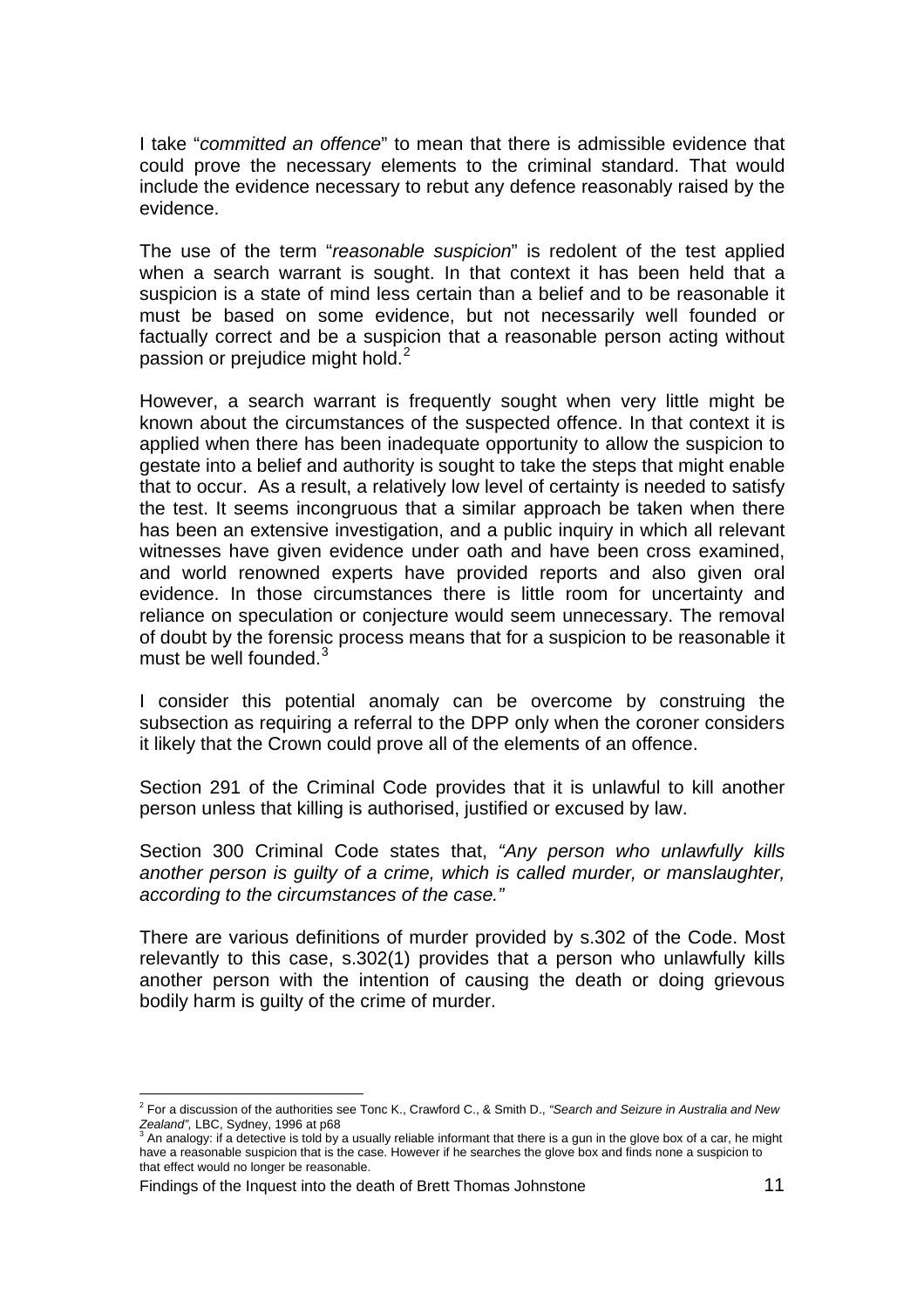In this case there is abundant evidence indicating Brett Johnstone was killed by Constable Dickson shooting him. The evidence of Constable Carseldine details the circumstances in which that occurred.

Therefore, the only issue to be further considered is whether the killing was authorised, justified or excused by law. If it was, that is the end of the matter. If not, I must refer the information to the Director of Public Prosecutions to enable him to determine whether an indictment should be presented.

The only evidence of the intention of Constable Dickson when he fired the fatal shot and any excuse, defence or justification he may have had for doing so is in the evidence of that officer which "*is not admissible against the witness in any other proceeding"[4](#page-13-0)* and is not *"information"* a coroner can rely on when determining whether to refer a matter to the DPP.<sup>[5](#page-13-1)</sup>

That raises the question of whether I can consider the contents of the officer's compelled police interviews (which is not given voluntarily and would not be admissible against him in criminal proceedings) and the answers given after I overrode his objection to answering on the basis of self incrimination. I am of the view that to ignore that information is too contrived and impractical. It would impose an unnecessary burden on the DPP and unduly clog criminal justice processes. I therefore intend to have regard to that information, conscious that if that leads me to conclude a referral should be made, I can not forward the information to the DPP.

Section 271 (2), short-titled "*Self-defence against unprovoked assault,*" provides that if a person is assaulted in such a way as to cause reasonable apprehension of death or grievous bodily harm, and the person believes on reasonable grounds that he can not otherwise protect himself from that, it is lawful for the person to use such force as is necessary for his defence even though that force may cause death or grievous boldly harm.

That subsection has been exhaustively analysed by the Court of Appeal in a case cited by counsel assisting,  $R$   $V$  Wilmot.<sup>[6](#page-13-2)</sup> Most relevantly, the Court adopted observations from earlier cases to the following effect: it is sufficient if the person using the force believed on reasonable grounds that only by using the deadly force employed would he preserve himself even if objectively, there were other non fatal options; it is the belief of the actor that is critical, provided it is based on reasonable grounds.

Counsel for Constable Dickson also helpfully drew to my attention two English cases. In *Beckford v R* the Privy Council observed "*a man about to be attacked does not have to wait for his assailant to strike the first blow or fire*  the first shot: circumstances may justify a pre-emptive strike."<sup>[7](#page-13-3)</sup> In R v Whyte the English Court of Appeal drew attention to the need for latitude when

<span id="page-13-0"></span> $4 \overline{)39(3)}$ 

<span id="page-13-1"></span> $5$  s48 $(1)$ 

<span id="page-13-2"></span> $^6$  [2006] QCA 91

<span id="page-13-3"></span> $\frac{7}{1}$ [1987] 3 All ER 116 at 118

Findings of the Inquest into the death of Brett Thomas Johnstone 12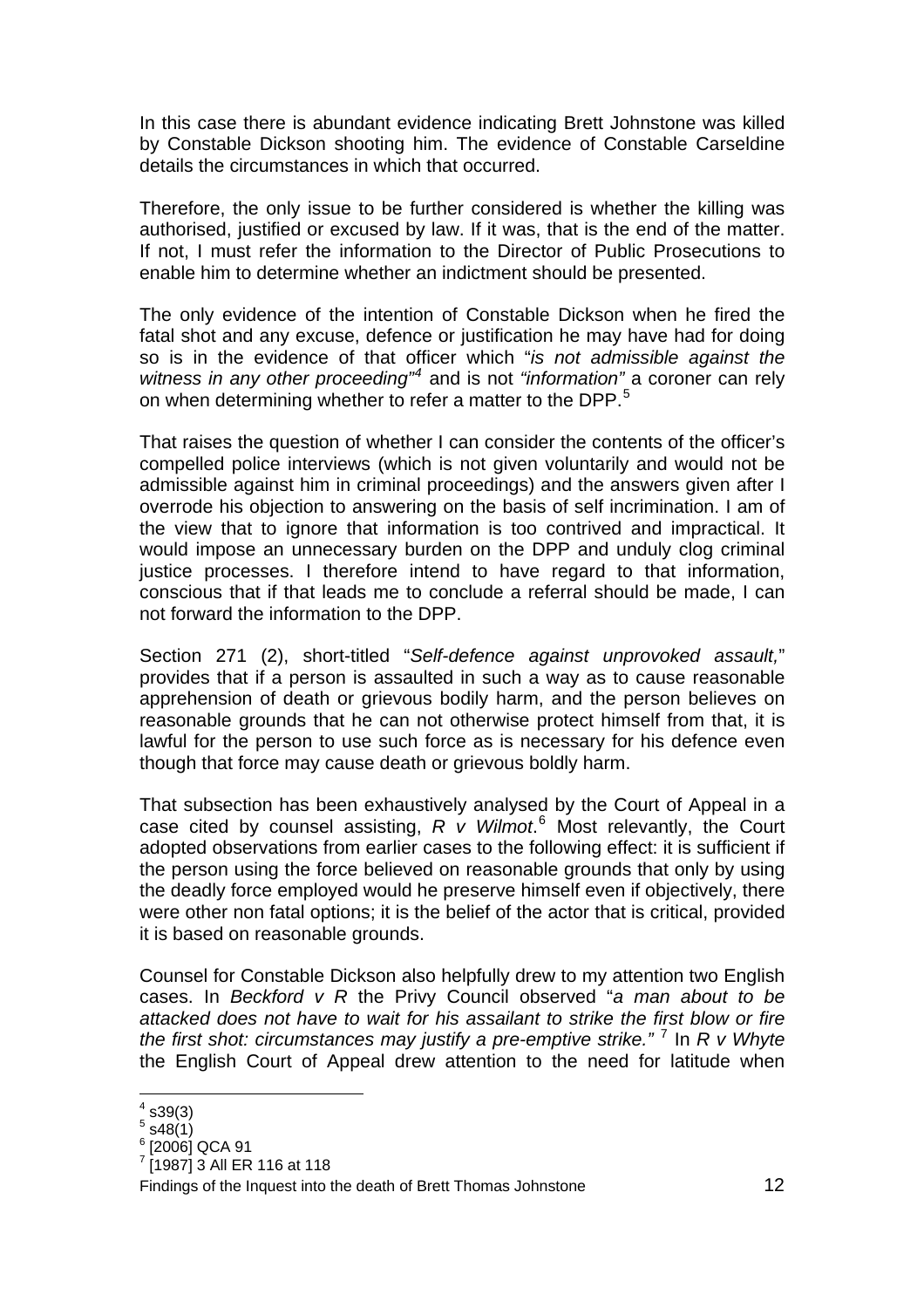considering the response of a person in "*unexpected anguish*" as a result of a sudden attack. In such a case, if the person attacked only does what he "*honestly and instinctively thought was necessary"* it is easy to conclude that the response was reasonable. $8$ 

I will now attempt to apply that law to the facts of this case.

Constable Dickson said during interview and in evidence at this inquest that he believed Mr Johnstone deliberately drove the van at him, placing him in imminent danger of being killed. He also said that he considered there were no other means by which he could prevent this from happening, other than by shooting Mr Johnstone which he believed would cause the driver to release the wheel and the vehicle would straighten and move away from him. I do not doubt those were his genuine beliefs.

As I have already said, I am not convinced that Mr Johnstone was intent on running over the officer, rather than just escaping, and, as we now know, shooting him did not prevent the officer from being struck by the van. I also consider that had the constable run to his right when the van lurched forward, or concentrated all his efforts on continuing his escape to his left, rather than drawing and firing his gun, he may have escaped unscathed. However none of that means the officer's beliefs were unreasonable.

Initially, I was troubled by the shot being fired after the van had struck the officer in circumstances where it could be construed that the threat had passed. However, as a result of more carefully considering the very dynamic and dangerous nature of the events as they unfolded, I accept the decision to shoot was made before the collision and that in the second or so after that had occurred the officer believed on reasonable grounds he was still at risk.

Police officers are not above the law. They are liable to be prosecuted if the evidence is sufficient but police officers are also entitled to the protection of the law, in this case that afforded by the self-defence provisions. When one has regard to how Constable Dickson came to be in the position he found himself in on the evening of 2 October 2007, no fair minded person could have any concerns about that. He was acting lawfully and reasonably. He did not create the danger that prompted him to shoot the person who did.

In the circumstances I am of the view the preconditions to a referral under s48 (2) are not met.

The incident that has been the subject of this inquiry harmed numerous people. Brett Johnstone lost his life; his mother and brother lost the only other surviving member of their immediate family. The officer involved was obviously traumatised and I am pleased to see he has had sufficient resilience to continue with his career as a police officer. I offer my condolences to all those affected.

<span id="page-14-0"></span>